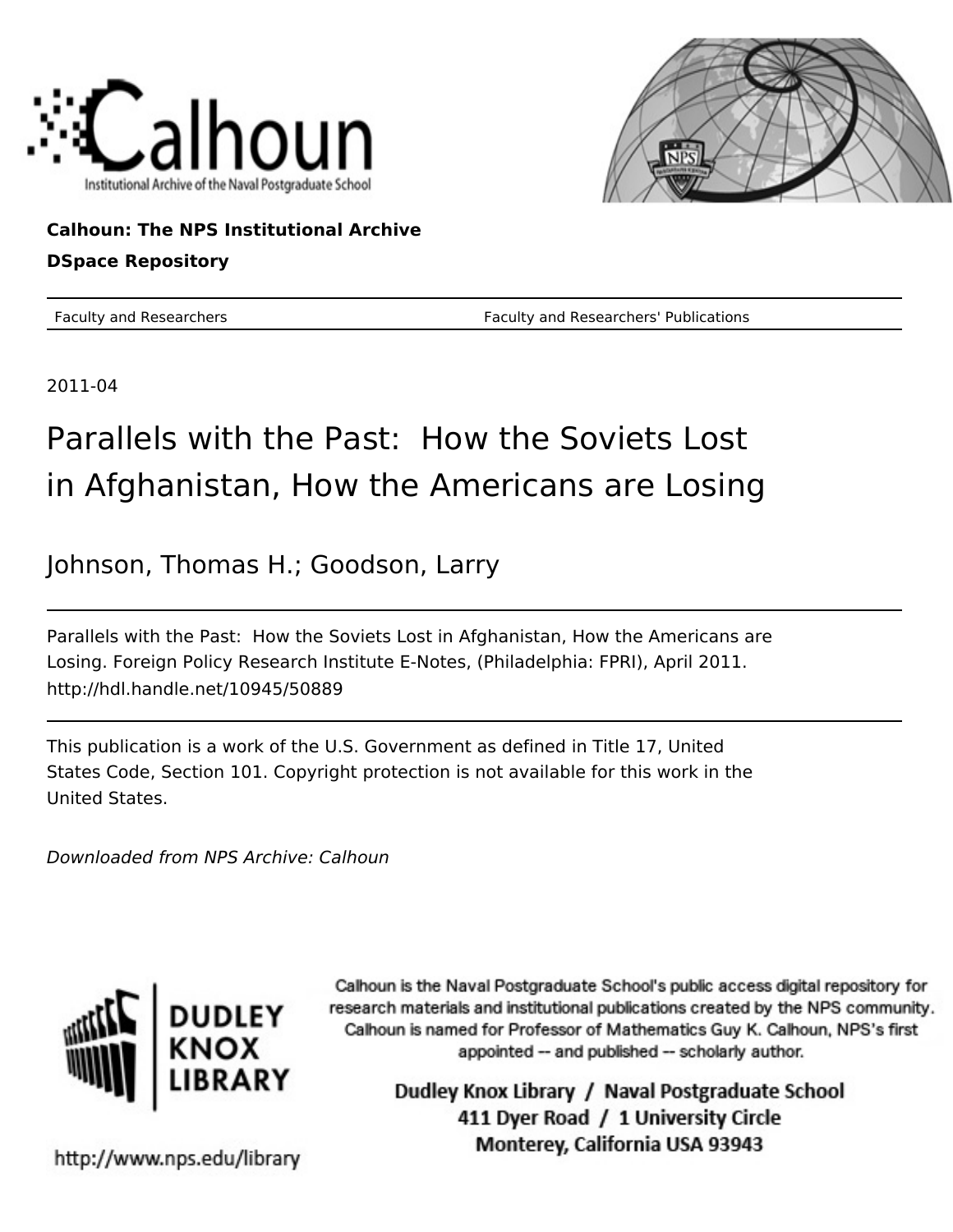

**Foreign Policy Research Institute** 



*A Catalyst for Ideas Distributed via Email and Posted at www.fpri.org* **April 2011 April 2011** 

# **PARALLELS WITH THE PAST – How the Soviets Lost in Afghanistan, How the Americans are Losing By Larry Goodson and Thomas H. Johnson**

*Larry Goodson is a Professor of Middle East Studies at the U.S. Army War College, Carlisle, Pennsylvania; Thomas H. Johnson is a Research Professor in the Department of National Security Affairs at the Naval Postgraduate School, Monterey California, and directs the NPS Program for Culture and Conflict Studies. Both authors have had occasion to provide input to senior government officials about U.S. policy toward Afghanistan. This essay is a condensed version of an article that will appear in the Fall issue of Orbis, FPRI's quarterly journal of world affairs.* 

**On May 20, 2010, General Stanley McChrystal, then the American commander in Afghanistan, referred to the operation in Marjah, Helmand—an operation earlier touted as a potential turning point for U.S. Afghan counterinsurgency (COIN)—as a "bleeding ulcer."<sup>1</sup> Immediately, we were reminded of a similar expression from an earlier Afghan War. On February 1986, Soviet Premier Mikhail Gorbachev speaking to the 27th General Congress of the Communist Party posited that the Soviet war in Afghanistan had become a "bleeding wound." Was McChrystal's comment just an unfortunate choice of words or a harbinger that the United States faced a Soviet-style disaster in Afghanistan?** 

**This article assesses the startling and unsettling similarities between Soviet strategies and tactics in Afghanistan during their Afghan war of 1979-1989 and American coalition strategies and tactics in Afghanistan since October 2001. It concludes with the implications of this dynamic.<sup>2</sup> These similarities are extremely disturbing and, we believe, should be the focus of national attention and debate. While numerous significant similarities exist, this article will center on just three of the most important.** 

## **SOVIET AFGHAN INVASION**

 $\overline{a}$ 

**The Soviet Union invaded Afghanistan on Christmas Day of 1979 ostensibly to rescue a failing Communist government. The People's Democratic Party of Afghanistan (PDPA) had overthrown the Mohammad Daoud government in April 1978 and then engaged in bloody infighting and ambitious reforms that shocked Afghanistan's largely rural and conservative population into rebellion. The Soviets brought with them, in December 1979, a new president for Afghanistan, Babrak Karmal, who they installed in the Presidential Palace as soon as they had killed Hafizullah Amin, the existing president. The rebellion quickly turned into a national resistance movement and the Soviets responded with sweep and clear tactics aimed at depopulating the countryside that was supporting and aiding the Afghan mujahedeen. By 1981, Afghanistan had the dubious distinction of producing the world's largest single refugee population, most of whom fled to Pakistan or Iran. Pakistan also became the base for most of the fledgling mujahedeen, who were eventually aided by the United States, China, Saudi Arabia, Egypt, and other countries aligned against the Soviet Union in the last great battle of the Cold War.** 

**By the mid-1980s, the Soviet Union was bogged down in Afghanistan even as a new generation of leadership was emerging in Moscow. The new Soviet leadership realized that time was running out on their Afghan adventure, and they made significant strategic adjustments to try to rescue what they could from what was shaping up to be a failure of epic proportions. First, they shifted their military strategy away from combating a rural insurgency to controlling the population centers and the road corridor that connected them. Second, they tried to change the unpopular puppet government they had installed and took measures to boost its popularity, primarily through a reconciliation program. Third, the Soviets concentrated on building a competent Afghan army and security forces to which they could hand off the job of Afghan security. It appears that the United** 

 $1$  Dion Nissenbaum, "McChrystal Lights Fire Under Marjah Commanders," McClatchey Newspapers, May 25, 2010. Accessed at: http://blogs mcclatchydc.com/kabul/2010/05/mcchrystal-sounds-alarm-in-marjah html on May 27, 2010.

 $\frac{1}{2}$  One of us has also written on the similarities of the Afghan War with the Vietnam War: Thomas H. Johnson and W. Chris Mason, "Refighting the Last War: Afghanistan and the Vietnam Template," *Military Review*, November-December, 2009, pp. 2-14.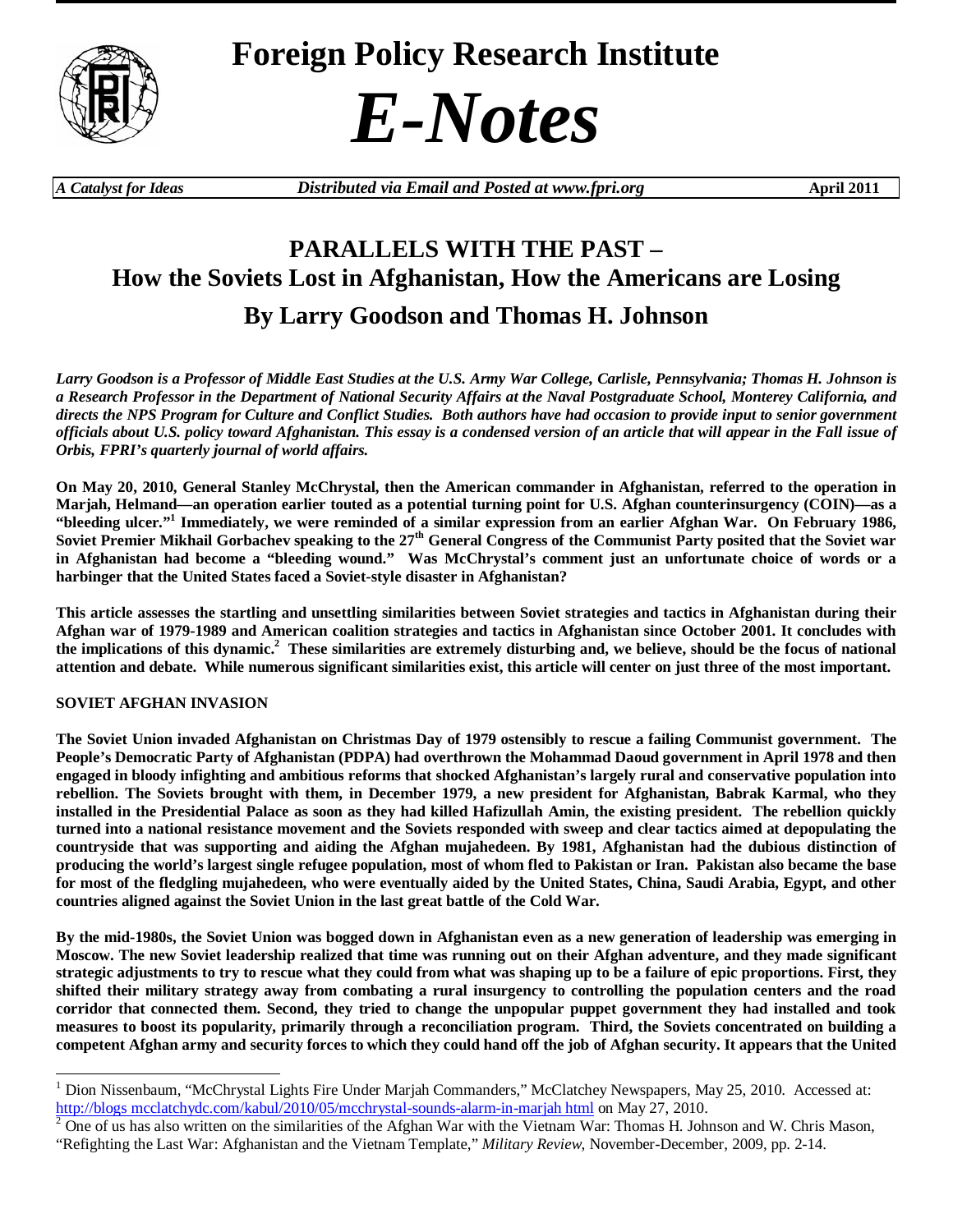| <b>Report Documentation Page</b>                                                                                                                                                                                                                                                                                                                                                                                                                                                                                                                                                                                                                                                                                                                                                                                                                                   |                                    |                              |                                | Form Approved<br>OMB No. 0704-0188                  |                                           |
|--------------------------------------------------------------------------------------------------------------------------------------------------------------------------------------------------------------------------------------------------------------------------------------------------------------------------------------------------------------------------------------------------------------------------------------------------------------------------------------------------------------------------------------------------------------------------------------------------------------------------------------------------------------------------------------------------------------------------------------------------------------------------------------------------------------------------------------------------------------------|------------------------------------|------------------------------|--------------------------------|-----------------------------------------------------|-------------------------------------------|
| Public reporting burden for the collection of information is estimated to average 1 hour per response, including the time for reviewing instructions, searching existing data sources, gathering and<br>maintaining the data needed, and completing and reviewing the collection of information. Send comments regarding this burden estimate or any other aspect of this collection of information,<br>including suggestions for reducing this burden, to Washington Headquarters Services, Directorate for Information Operations and Reports, 1215 Jefferson Davis Highway, Suite 1204, Arlington<br>VA 22202-4302. Respondents should be aware that notwithstanding any other provision of law, no person shall be subject to a penalty for failing to comply with a collection of information if it<br>does not display a currently valid OMB control number. |                                    |                              |                                |                                                     |                                           |
| 1. REPORT DATE<br><b>APR 2011</b>                                                                                                                                                                                                                                                                                                                                                                                                                                                                                                                                                                                                                                                                                                                                                                                                                                  | 2. REPORT TYPE                     |                              |                                | <b>3. DATES COVERED</b><br>00-00-2011 to 00-00-2011 |                                           |
| <b>4. TITLE AND SUBTITLE</b>                                                                                                                                                                                                                                                                                                                                                                                                                                                                                                                                                                                                                                                                                                                                                                                                                                       |                                    |                              |                                | <b>5a. CONTRACT NUMBER</b>                          |                                           |
| Parallels with the Past - How the Soviets Lost in Afghanistan, How the<br><b>Americans are Losing</b>                                                                                                                                                                                                                                                                                                                                                                                                                                                                                                                                                                                                                                                                                                                                                              |                                    |                              |                                | <b>5b. GRANT NUMBER</b>                             |                                           |
|                                                                                                                                                                                                                                                                                                                                                                                                                                                                                                                                                                                                                                                                                                                                                                                                                                                                    |                                    |                              |                                | 5c. PROGRAM ELEMENT NUMBER                          |                                           |
| 6. AUTHOR(S)                                                                                                                                                                                                                                                                                                                                                                                                                                                                                                                                                                                                                                                                                                                                                                                                                                                       |                                    |                              |                                | <b>5d. PROJECT NUMBER</b>                           |                                           |
|                                                                                                                                                                                                                                                                                                                                                                                                                                                                                                                                                                                                                                                                                                                                                                                                                                                                    |                                    |                              |                                | <b>5e. TASK NUMBER</b>                              |                                           |
|                                                                                                                                                                                                                                                                                                                                                                                                                                                                                                                                                                                                                                                                                                                                                                                                                                                                    |                                    |                              |                                | <b>5f. WORK UNIT NUMBER</b>                         |                                           |
| 7. PERFORMING ORGANIZATION NAME(S) AND ADDRESS(ES)<br>U.S. Army War College, Middle East Studies, Carlisle, PA, 17013                                                                                                                                                                                                                                                                                                                                                                                                                                                                                                                                                                                                                                                                                                                                              |                                    |                              |                                | 8. PERFORMING ORGANIZATION<br><b>REPORT NUMBER</b>  |                                           |
| 9. SPONSORING/MONITORING AGENCY NAME(S) AND ADDRESS(ES)                                                                                                                                                                                                                                                                                                                                                                                                                                                                                                                                                                                                                                                                                                                                                                                                            |                                    |                              |                                | 10. SPONSOR/MONITOR'S ACRONYM(S)                    |                                           |
|                                                                                                                                                                                                                                                                                                                                                                                                                                                                                                                                                                                                                                                                                                                                                                                                                                                                    |                                    |                              |                                | 11. SPONSOR/MONITOR'S REPORT<br>NUMBER(S)           |                                           |
| 12. DISTRIBUTION/AVAILABILITY STATEMENT<br>Approved for public release; distribution unlimited                                                                                                                                                                                                                                                                                                                                                                                                                                                                                                                                                                                                                                                                                                                                                                     |                                    |                              |                                |                                                     |                                           |
| <b>13. SUPPLEMENTARY NOTES</b>                                                                                                                                                                                                                                                                                                                                                                                                                                                                                                                                                                                                                                                                                                                                                                                                                                     |                                    |                              |                                |                                                     |                                           |
| 14. ABSTRACT                                                                                                                                                                                                                                                                                                                                                                                                                                                                                                                                                                                                                                                                                                                                                                                                                                                       |                                    |                              |                                |                                                     |                                           |
| <b>15. SUBJECT TERMS</b>                                                                                                                                                                                                                                                                                                                                                                                                                                                                                                                                                                                                                                                                                                                                                                                                                                           |                                    |                              |                                |                                                     |                                           |
| 16. SECURITY CLASSIFICATION OF:<br>17. LIMITATION OF<br><b>ABSTRACT</b>                                                                                                                                                                                                                                                                                                                                                                                                                                                                                                                                                                                                                                                                                                                                                                                            |                                    |                              |                                | 18. NUMBER<br><b>OF PAGES</b>                       | 19a. NAME OF<br><b>RESPONSIBLE PERSON</b> |
| a. REPORT<br>unclassified                                                                                                                                                                                                                                                                                                                                                                                                                                                                                                                                                                                                                                                                                                                                                                                                                                          | <b>b. ABSTRACT</b><br>unclassified | c. THIS PAGE<br>unclassified | Same as<br><b>Report (SAR)</b> | 7                                                   |                                           |

**Standard Form 298 (Rev. 8-98)**<br>Prescribed by ANSI Std Z39-18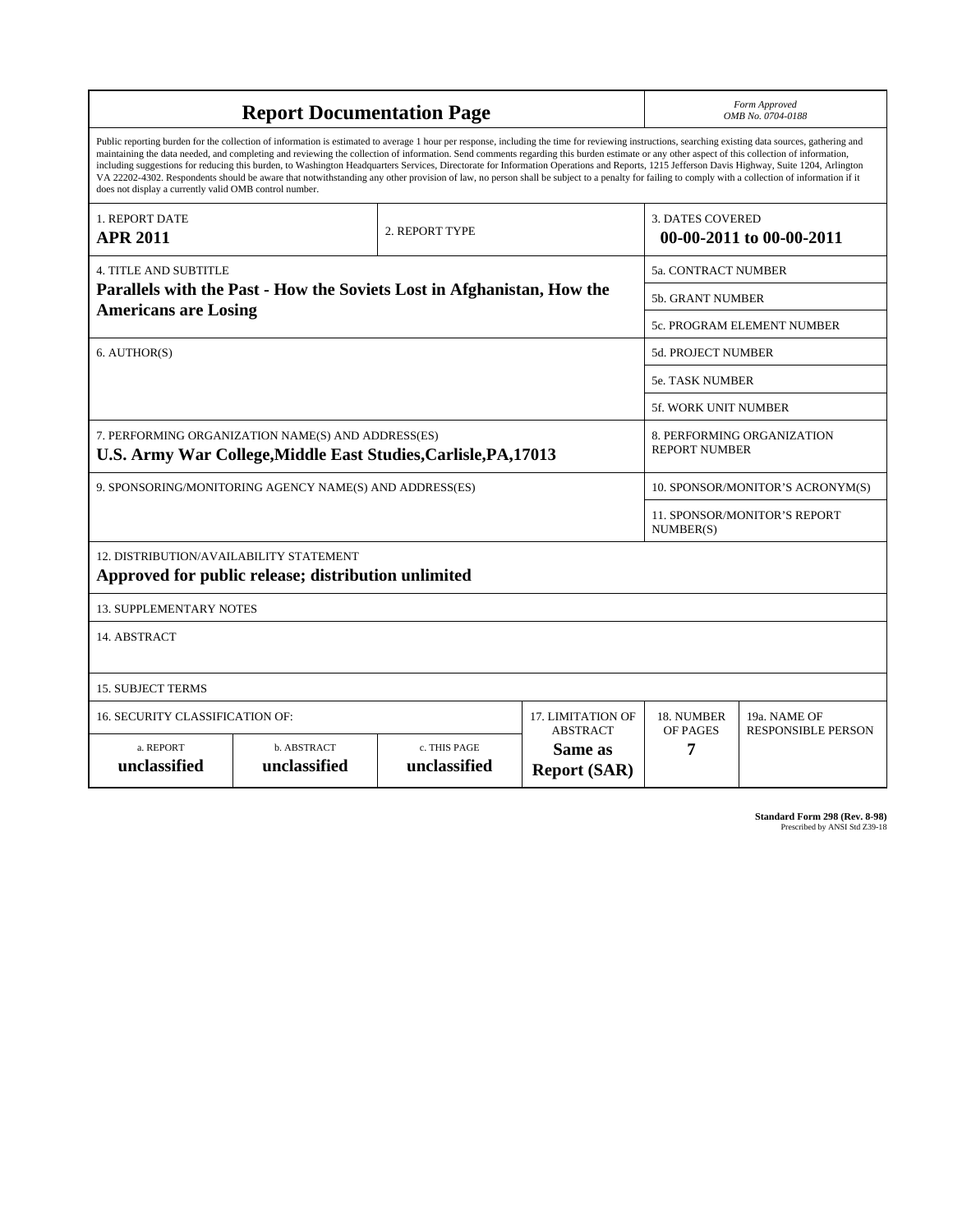**States is trying to do all of these things again today, as if the Soviet experience never happened.** 

**Below we address the similarities in the Soviet and U.S. approaches to Afghanistan; the three similarities addressed are central to current U.S. and NATO Afghan strategies: the focus on key population centers, reconciliation, and the development of "Afghan" solutions to a variety of security concerns.** 

#### **POPULATION-CENTRIC STRATEGY?**

**The vast majority of the Afghan population (75-80 percent) lives scattered across the countryside, from which all previous Afghan rebellions have originated. Soviet strategies initially focused on controlling the cities and key transportation routes, while launching search and destroy missions into the countryside in an effort to destroy insurgent sanctuaries and depopulate rural Afghanistan. The Geneva Accords of April 1988 that established a timetable for the withdrawal of Soviet troops from Afghanistan prompted a switch to a strategy that kept most Soviet troops on relatively secure bases and/or in concentric circles around the larger towns and cities. In addition to garrisoned soldiers, some Soviet troops, as well as Afghan government forces, were used to hold the main "Ring Road" that connects Afghan urban areas. This urban population-centric strategy, in conjunction with a massive aid program, helped facilitate the Soviet withdrawal and also the continued (albeit temporary) maintenance of the Afghan Communists in power through control of the towns, cities, and main roads, while the mujahedeen operated relatively freely in the remaining 80 percent of Afghanistan – the Afghan rural hinterland. By fall 1991, nearly two and a half years after the completion of the Soviet withdrawal, Russian President Boris Yeltsin cut off supplies to Afghanistan. The Afghan Communist government fell apart almost immediately, although the mujahedeen did not take Kabul until April 1992.** 

**Shortly after being named the new commander of U.S. forces in Afghanistan in 2009, General Stanley McChrystal asserted that the situation in Afghanistan required a new strategy that focused on the Afghan population. In practical terms, this new strategy would mean that U.S., NATO, and allied forces would concentrate their efforts on "key districts" that included a "meaningful proportion of the Afghan population" (that is, larger towns and cities), as well as the road network that connects them. The old "enemy-centric" strategy that produced multiple operations—multiple maneuver element search and destroy missions every year, often conducted in remote mountainous or rural areas by an individual country's contingent of forces, would apparently be relegated to the past.** 

**McChrystal's focus on the key population centers, which for the most part has been continued by General David Petraeus who took over the command of U.S. and ISAF Forces from McChrystal in June 2010, is very similar to the ineffective city-centric strategy followed 25 years earlier by the Soviets. Like the mujahedeen a generation earlier, this is not where the Taliban primarily operate and when they do they are extremely difficult to identify or separate from the population. It is a military dictum that it is virtually impossible to defeat a rural insurgency in a largely agrarian country by securing the urban areas. The Soviets eventually learned this; apparently the United States has yet to do so.** 

## **UNPOPULAR GOVERNMENT ATTEMPTS RECONCILIATION PROGRAM**

**Despite the brutality of a Soviet war that cost the Afghans more than one million killed to about 15,000 Soviet dead, the Soviets and PDPA government pursued reconciliation programs during the 1980s, especially in northern Afghanistan where they attempted to promote common traditions and practices as a way to pacify various ethno-linguistic groups along the Afghan-Soviet Central Asian border. Cultural delegations to promote understanding between the Soviet occupiers and a variety of northern Afghan ethno-linguistic groups appeared frequently in the northern provinces, and the Soviets even tried to reconcile with local religious leaders through a restored "Society of Ulema" (Muslim legal scholars). In addition, the Soviets pursued programs that allowed traditional Afghan leaders (tribal elders and religious figures) to have some influence in government in exchange for loyalty to it via reconciliation.<sup>3</sup> Finally, Soviet resources were used in an attempt to co-opt entire communities into the service of the government. The Soviets often enticed through the traditional system of patronage by providing a group with money and armaments in exchange for its support, either in the form of active operations against the resistance or simply keeping the area free of mujahedeen.<sup>4</sup>** 

**After the Soviets replaced Babrak Karmal with Najibullah in 1986, Najibullah made significant reconciliation overtures to the mujahedeen until the early 1990s in an attempt to end the conflict. An Afghan National Reconciliation program was initiated that was based partly on a new constitution that provided for legislative institutions of government and did away with the single-party Revolutionary Council that had previously helped rule the country. The mujahedeen were even offered seats in the government, including control over key ministries, but only if they would reconcile and end the fighting; such offers were consistently rejected by the mujahedeen.** 

 3 Gilles Dorronsoro, *Revolution Unending: Afghanistan, 1979 to the Present* (New York: Columbia University Press, 2005), pp. 179– 182.

<sup>4</sup> Antonio Giustozzi, *War, Politics and Society in Afghanistan: 1978-1992* (Georgetown University Press: Washington D.C., 2000), pp. 210–18.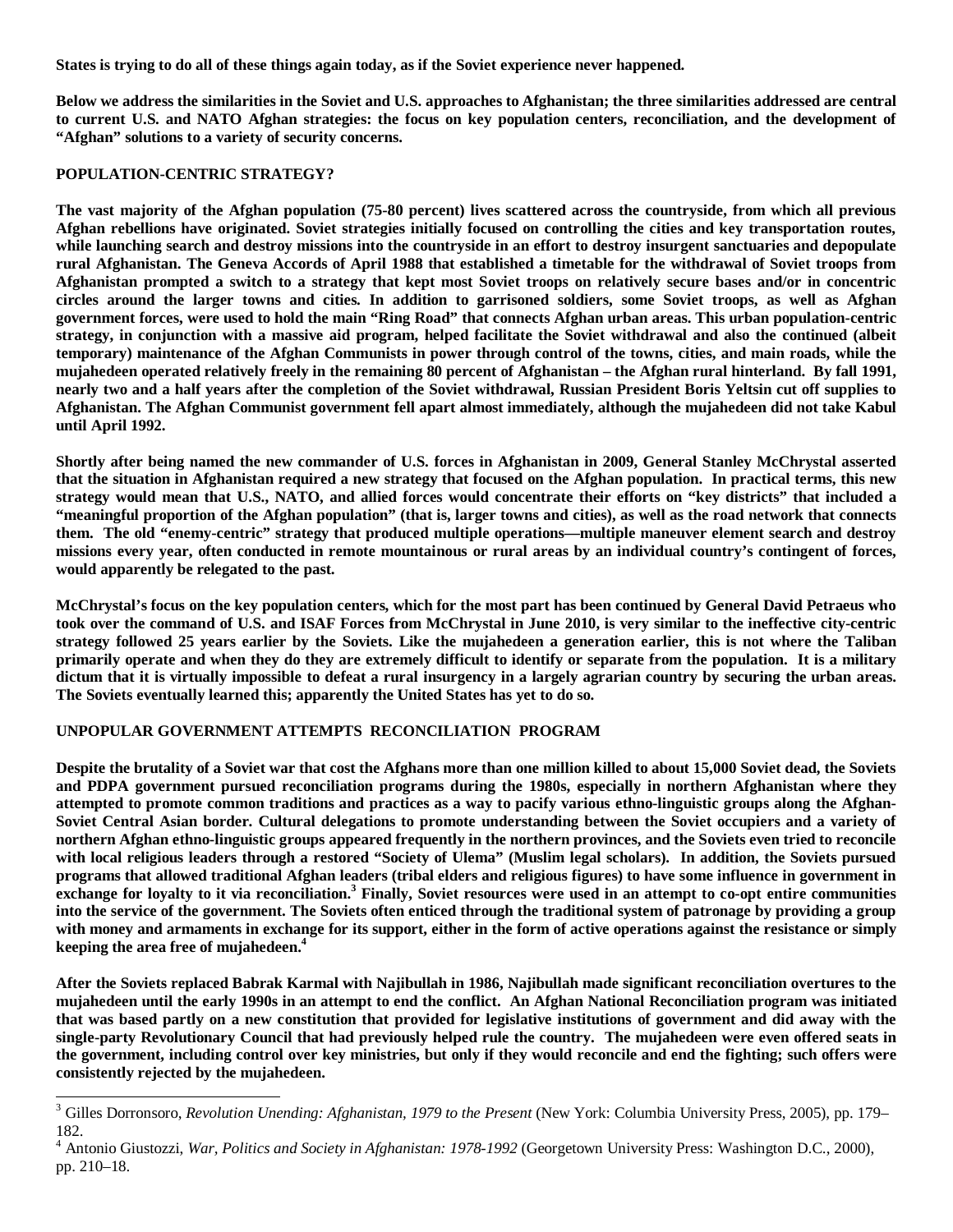**Similiarly, since early 2003, President Hamid Karzai has called for national reconciliation with the Taliban with the express purpose to reconcile warring parties in an attempt to bring peace to Afghanistan. Program Takhim-e Sohl (PTS)<sup>5</sup> was established in 2005 and has been a keystone of Karzai's strategy, although at times some of his support for these programs appears to be little more than self-promoting propaganda, or even disinformation. Despite the reconciliation of a very few highly-placed Taliban and insurgent leaders early on in the program, meaningful reconciliation of influential Taliban has been minimal. And few Taliban foot soldiers have laid down their arms. Moreover, the highly touted peace assembly, or "Peace Jirga," of tribal elders and powerbrokers was held in May 2010 to systematically address reconciliation, but its success thus far has been more publicity than substance. Even Ambassador Karl Eikenberry has "warned that the money associated with reintegration risked 'creating perverse incentives, short-changing individuals and communities that have not fed the insurgency.'"<sup>6</sup>** 

**Much of the failure of the reconciliation (as well as negotiation) policies are because the Taliban insurgency is best defined as an insurgency wrapped in the narrative of** *jihad***. History would suggest that secular insurgents negotiate,** *jihadists* **do not. Rather, the Taliban that matter most within the movement are** *jihadists* **with perceived intense religious obligations (for instance, Mullah Omar, the** *Amir ul-Momineen***, or Leader of the Faithful). "Peeling" such individuals away from the Taliban is virtually impossible because they believe they are following the mandates of a higher calling. Indeed, history suggests that no** *jihad* **has ever ended with a negotiated settlement or via reconciliation. Additionally, negotiation is not a tactic of the strong in Afghanistan, so when a government struggling with a resilient insurgency announces reconciliation and negotiation efforts as a centerpiece of its strategy, most Afghans figure the government is losing. Why would the Taliban, emboldened in the belief they are on the verge of victory (after all, the United States announced that it would begin to withdraw in July 2011), want to negotiate or reconcile? Nevertheless, the notion of political settlements and diplomatic negotiations is difficult for Washington to dismiss even when political and cultural realities make them unrealistic because such strategies are so ingrained in the American diplomatic psyche.<sup>7</sup>** 

#### **"AFGHANIZATION"**

**By 1988 the central strategy of the Soviet Union was to withdraw its forces and turn the war over to the Afghan government. The success of this strategy depended on the strength and effectiveness of the Afghan security forces and their ability to maintain regime continuity and stability against the increasingly robust mujahedeen.** 

**The Afghan security forces had been trained by Soviets and organized on the Soviet model since the 1950s. Thousands of Afghan military officers were trained by the Soviets. But after the Soviet invasion desertion rates soared, with as many as 55 percent of Afghan soldiers just melting away, leaving only 50,000 regular army troops to complement the Soviet force. Although the Soviets and PDPA waged an aggressive recruitment campaign to refill the ranks, mostly from peasant communities near large urban centers such as Kabul, Kandahar, Herat, and Mazar-i Sharif,<sup>8</sup> recruitment was only able to meet between 40 to 60 percent of its goals during the first five years of the Soviet occupation.<sup>9</sup> Conscription never really achieved the levels the Soviets desired, although the Ministry of Defense (MoD) did reach a high of 160,000 in 1987. One way the Soviets bolstered the numbers of the regular army and Ministry of Defense was through recruitment into the Sarandoy, the heavily-armed special police of the Ministry of the Interior, which supplemented the KhAD (Afghan Secret Police). Later, after the Soviets withdrew, Najibullah "rented" various ethnic and local militias to augment the weak Afghan security forces. Nevertheless, none of these attempts were successful in creating an indigenous Afghan force that could realistically be expected to defeat the mujahedeen insurgents.** 

**Like the Soviets, the United States and NATO have also found that building effective Afghan national security forces is fraught with problems. After the defeat of the Taliban regime in late 2001, and as part of the Bonn Accords, a Security Sector Reform program was planned, with a variety of countries taking the lead for different sectors of Afghanistan's security architecture. A Disarmament, Demobilization, and Reintegration Program (or DDR, led by Japan) was to rid the country of private militias, while building the Afghan National Army (ANA, United States lead) and Afghan National Police (ANP, initially Germany had the lead) were key to transforming Afghanistan's security provision back to the government. Initial plans were for the ANA to reach 70,000 by 2009, a goal that many thought too ambitious when by early 2003 the ANA numbered just over 1,700. By 2010, the Ministry of Defense was claiming to have more than 100,000 troops and had revised its planned total upwards to over 170,000. These numbers were critical because by late 2009, the United States had embraced a McChrystal (and later Petraeus) plan to "Afghanize" the war by increasing the size of Afghan National Security Forces** 

<sup>&</sup>lt;sup>5</sup> This reconciliation program has been variously known as the Peace Through Strength Program, Afghan Truth & Reconciliation Commission, National Reconciliation Commission (NRC), National Commission for Peace in Afghanistan, or simply the Afghan Reconciliation Program.

<sup>6</sup> *The Diplomat*, April 8, 2011, http://the-diplomat.com/author/david/.

 $7$  We would like to thank Chris Mason for suggesting this argument.

<sup>&</sup>lt;sup>8</sup> Antonio Giustozzi. *War, Politics and Society in Afghanistan, pp., 289. Map 1. "Main Areas of PDPA Recruitment Among* Peasants, 1980-89."

<sup>&</sup>lt;sup>9</sup> Ibid, 264, Table 25. "Fulfillment of Recruitment Plans Nationwide and at the Provincial Level."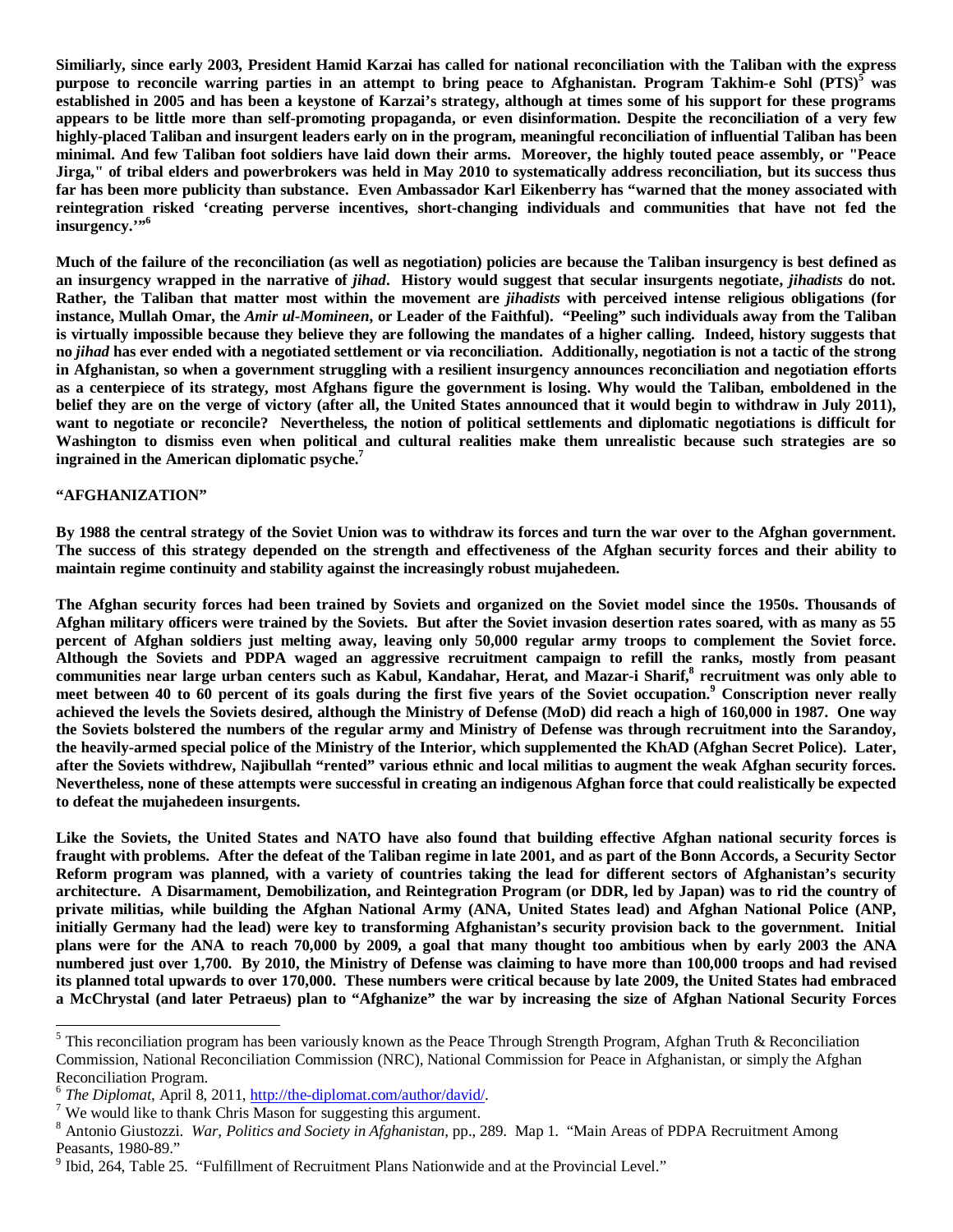**(ANSF), primarily the ANA and ANP, to over 400,000 within five years, including 240,000 ANA and 160,000 ANP (171,600 ANA and 104,000 ANP by October 2011).<sup>10</sup> Many of these numbers have become a bone of contention. Parodoxically, at the same time we are trying to expand the quantity and quality of the ANA we are also attempting to use informal and static militias and various community defense forces much like the Soviets did with the Sarandoy and their "favorite" tribes and associated militias.** 

**With the Afghan government's total annual revenue hovering around \$4 billion and the Obama administration's budget request for fiscal year 2012 of \$12.8 billion to train and equip Afghanistan's expanding army and national police force, it will be extremely difficult for Afghanistan to manage and sustain a force of that size and expense over the long term without protracted external financial and material support.<sup>11</sup> Although the United States has spent roughly \$18 billion since 2002 on the ANA, it is difficult to get accurate numbers on the actual size of the force "present for duty."<sup>12</sup> The U.S. Defense Department when referring to ANA troop strength often uses the vague phrase of "trained and equipped" when reporting ANA numbers in press releases. This number does not equate to the number of ANA troops present for duty. It is estimated that one third of the ANA is now evaporating every year through desertions (18 percent) and non-reenlistment (60 percent). Interestingly, the Army's Center for Army Lessons Learned (CALL) in Fort Leavenworth, Kansas, had a statistician analyze ANA growth and attrition rates in 2005 and concluded that the ANA could never grow larger than 100,000 men, because at that point the annual attrition losses would equal the maximum number of new recruits entering the force each year. <sup>13</sup> Moreover, as a recent study of the Afghan National Army (ANA) suggests, "[t]he push to build a unified national military in service of a civilian government has frequently clashed with the tendency to create militias in a bid to insulate the state from internal and external threats. The tension between these polar conceptions has had far reaching implications not only for internal security but also for Afghanistan's relationships with external actors."<sup>14</sup> The officer corps of the ANA that was developed after the Taliban's ouster, as suggested above, was largely composed of commanders from the Tajik-dominated Northern Alliance (Shura-e Nazar-e Shamali).<sup>15</sup> Mohammed Fahim, Karzai's initial Defense Minister, who led the Northern Alliance after the assassination of famous resistance commander Ahmad Shah Massoud (by al Qaeda agents on September 9, 2001), promoted his Panjshiri Tajik allies into officer positions in the ANA. For example, "Ninety of the first 100 generals appointed to the new army were from the Tajik dominated Panjshir Valley, reigniting ethnic, regional and political factionalism within the armed forces."<sup>16</sup> This same promotion dynamic was also recognized during the UN-backed Disarmament, Demobilization, and Reintegration (DDR) program and led to "uneven disarmament… [with] units affiliated**  with the Northern Alliance often...the last to be demobilized," which resulted in the targeting of non-Panjshiri units not allied **with the Northern Alliance.<sup>17</sup> While more Pashtuns have joined the officer corps since Rahim Wardak, an ethnic Pashtun, became Defense Minister in December 2004, the Tajiks still have officer numbers that do not reflect national population demographics. Similarly, the Afghan military during the Soviet occupation also reflected an out-of-proportion Tajik officer corps. The PDPA tended to select officers from their leftist allies that were highly concentrated in Tajik urban populations. Because of these dynamics and others, the probability of the successful "Afghanization" of the war effort must be questioned. This has been painfully evident recently with reports coming of sub-par performance by the ANSF units during the February 2010 Operation Moshtarak in Marjah. For example, USMC Officers embedded with the ANA during this operation have reported to us that 20-40 percent of ANA personnel in some field units failed urinalyses indicating the use of drugs, especially hashish. And this was only one of the soldiering problems evidenced by the deployed ANA.** 

## **OTHER SIMILARITIES**

**While these three similarities are most troubling because they involved dynamics that are central to current U.S. and NATO Afghan strategies, we have noted at least seven additional, important similarities that cannot be discussed in depth in this short article.<sup>18</sup> Both interventions have:** 

- **1. Seen meddling powers with other interests than those of the occupying power.**
- **2. Installed and backed a puppet government as part of the intervention.**

http://www.nytimes.com/2010/01/15/world/asia/15afghan.html? r=1 (accessed 12 April 2011).

 10 Nordland, Rod. "U.S. Approves Training to Expand Afghan Army." *New York Times*, 14 January 2010.

<sup>11</sup> Thomas H. Johnson and Matthew DuPee, "Transition to nowhere: The limits of 'Afghanization'," *Foreign Policy*, March 22, 2011, http://afpak.foreignpolicy.com/posts/2011/03/22/transition\_to\_nowhere\_the\_limits\_of\_afghanization .

 $12$  The number of soldiers present for duty is the key statistic relative to the viability of the "Afghanization" of the war.

<sup>&</sup>lt;sup>13</sup> See Thomas H. Johnson and "Refighting the Last War: Afghanistan and the Vietnam Template," with W. Chris Mason, Military Review, November-December, 2009, pp. 2-14.

<sup>&</sup>lt;sup>14</sup> International Crisis Group, *A Force in Fragments: Reconstructing the Afghan National Army*, Asia Report No. 190, May 12, 2010, p. i.

 $^{15}$  Ibid, p. 1.

 $16$  Ibid. p 10.

<sup>17</sup> Ibid, p. 8.

<sup>&</sup>lt;sup>18</sup> We provide fuller treatment of these similarities in a longer and more in-depth article.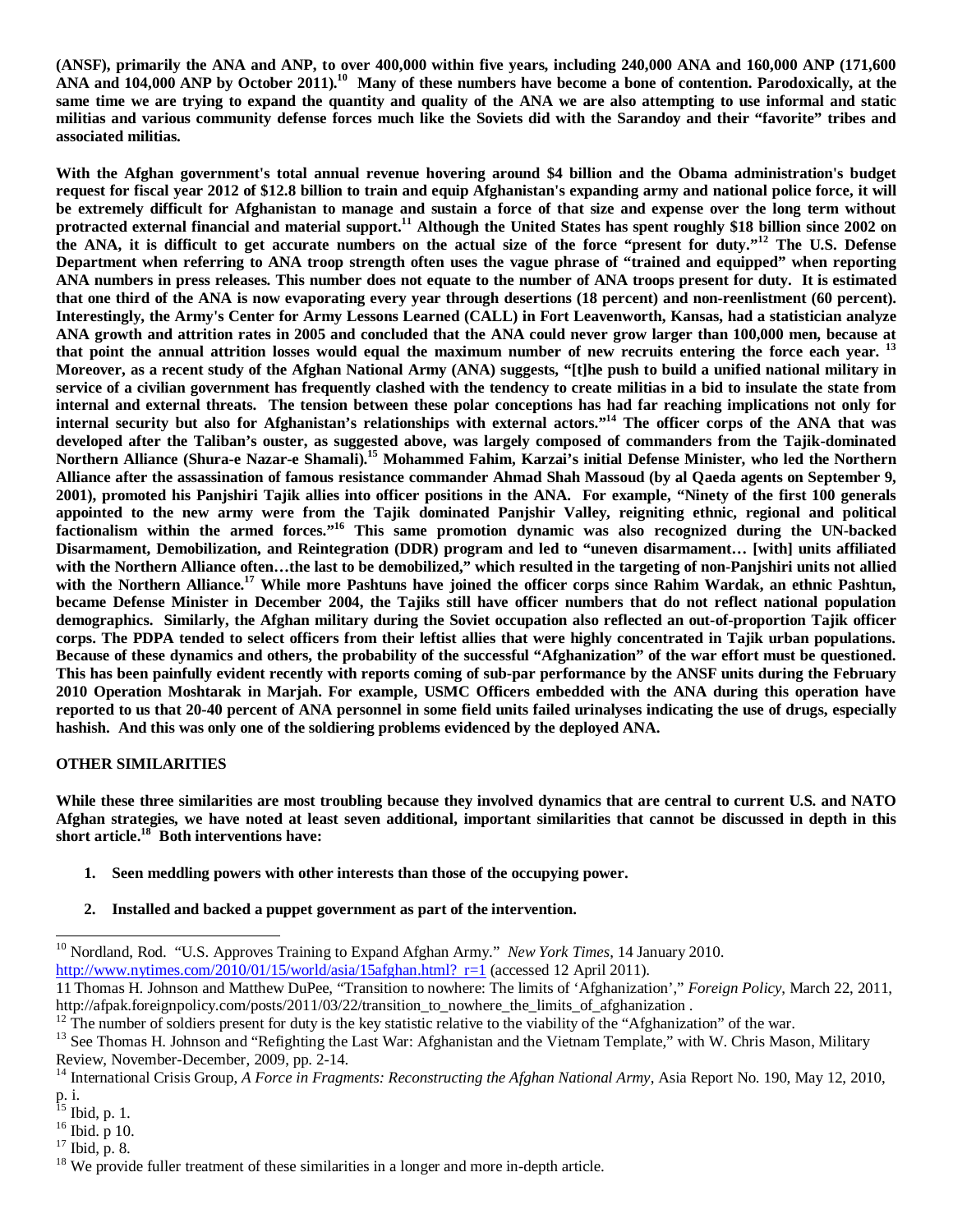- **3. Attempted, through puppet governments, to significantly change Afghan society from the top down.**
- **4. Used military tactics that emphasized kill/capture missions as well as battalion-size (or larger) operations to seek symmetrical fights with elusive guerrillas.**
- **5. Featured different strategies for the north and south of Afghanistan, exacerbating the ethnic divisions from each region of the country.**
- **6. Struggled to defeat the insurgents who have access to cross-border sanctuaries (or safe havens) in Pakistan.**
- **7. Found the length, cost, and difficulty of their Afghan war corrosive to popular support, causing the war to become increasingly unpopular back home.**

#### **CONCLUSIONS**

**In its present form, current U.S. Afghan strategy holds little promise for success, especially if our assessment of the parallels with the past is accurate. As with all strategies, U.S. leaders must consider carefully the intensity and depth of American interests—that is, consideration of the** *ends* **must precede the** *ways* **and** *means***.** 

**Since 9/11, both President George W. Bush and President Barack Obama have characterized defeating al Qaeda in Afghanistan as a vital national interest of the United States and have deployed increasing numbers of U.S. forces and spent more and more money to achieve that goal. Prior to 9/11, however, American relations with Afghanistan were lukewarm, at best. The United States did not step in after the post-World War II British disengagement from the Indian subcontinent to counter Soviet influence in Afghanistan. Instead, the United States aligned itself with Pakistan and Iran. In the 1980s, the United States did seize the opportunity presented by the Soviet invasion of Afghanistan in 1979 to use the Afghan mujahedeen as a proxy force to bleed and ultimately defeat the Soviets there. However, the United States did not deploy its own forces and was quick to disengage from the region once the Soviets withdrew. Thus, until recently the United States did not appear to have vital interests in Afghanistan. Most of the al Qaeda organization that once existed in Afghanistan has been destroyed or relocated elsewhere, meaning that the stated interest for the U.S. presence in Afghanistan is no longer relevant. Different reasons might now exist for the United States to view Afghanistan as a vital interest, especially the involvement of other major actors there in pursuit of often divergent interests.** 

**Ultimately, however, no strategy might be as important as the Afghan societal and cultural factors that undercut it. Any Afghan strategy has five critical and interrelated pillars—security, governance, development, justice, and regional. Success overall requires success on all, and from the beginning of U.S. intervention in Afghanistan the strategy has been deficient in several areas.** 

**First, security is not the key for Afghanistan, although insecurity undermines efforts on the other pillars. Rather, we see the center of gravity as government legitimacy. Historical analyses have suggested that success in a counterinsurgency (COIN) is largely proportional to the extent to which the regime is viewed as legitimate by the population. If the government is legitimate then the insurgency will likely not succeed, but counterinsurgency will fail on behalf of a government that its own people hold to be illegitimate. Indeed, the Counterinsurgency Field Manual of the U.S. Army and Marine Corps says, "Victory cannot be gained until the people accept the legitimacy of the government…"<sup>19</sup> A government that is seen as legitimate by 85 to 90 percent of the population is the** *sine qua non* **of successful counterinsurgency.<sup>20</sup> It is extremely problematic that the vast majority of people in Afghanistan (and especially in regions outside of Kabul) today do not view as legitimate the national authority from Kabul, due in part to the allegations of rampant corruption associated with central government authorities.<sup>21</sup> In numerous areas, especially in the rural Southern Pashtun hinterlands, the Taliban are not only doing a better job of governance and providing justice than Kabul, they are also seen as more legitimate than the distant and unpopular leadership in Kabul.** 

**The legitimacy of Afghan governance has traditionally been derived from two sources: dynastic, usually in the form of monarchies and tribal patriarchies, or religious, and sometimes both.<sup>22</sup> This problem of legitimacy is especially acute at the** 

 $\overline{a}$ 

<sup>&</sup>lt;sup>19</sup> COIN Manual

<sup>20</sup> Thomas H. Johnson and W. Chris Mason, "Refighting the Last War: Afghanistan and the Vietnam Template," *Military Review*, November-December, 2009, pp. 2-14; Kalev I. Sepp, "Best Practices in Counterinsurgency," *Military Review,* May-June 2005, pp. 8– 12.

<sup>&</sup>lt;sup>21</sup> Holt. Ronald L. "Afghan Village Militia: A People Centric Strategy to Win," Small Wars Journal.com, 2009.

<sup>&</sup>lt;sup>22</sup> For an excellent review of political legitimacy in Afghanistan, see: Thomas Barfield, "Problems of Establishing Legitimacy in Afghanistan, *Iranian Studies*, Vol. 37, 2004, pp. 263-69, and; Thomas Barfield, *Afghanistan: A Cultural and Political History* (Princeton, NJ: Princeton University Press, 2010).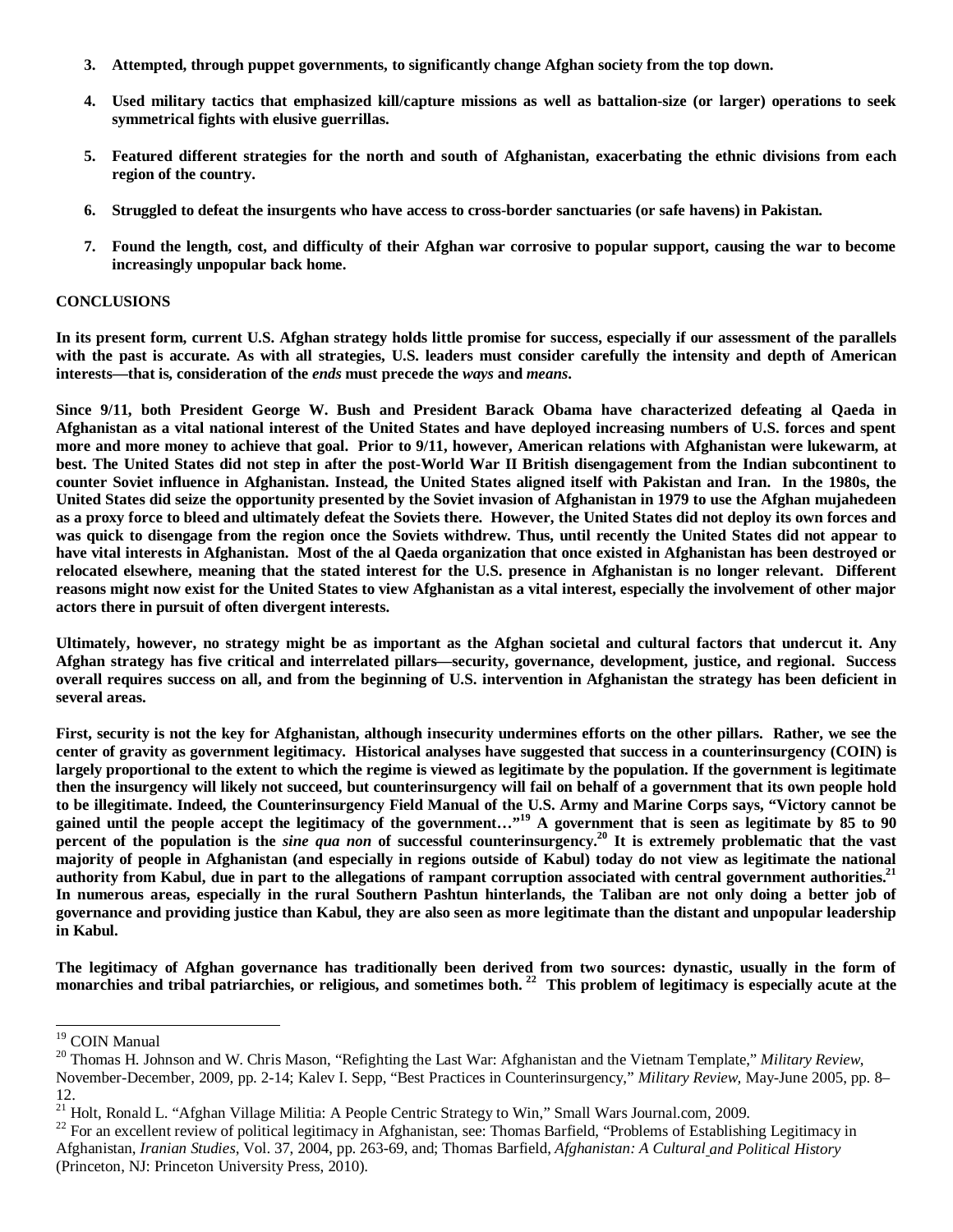**local and village level of rural Pashtun society, for whom dynastic and religious authority has been paramount for millennia.<sup>23</sup> Just as the present Kabul government is having an extremely difficult time establishing legitimacy, so too did the Afghan government during the Soviet occupation struggle. The PDPA was never popular with the vast majority of the Afghan people and obviously could not derive any legitimacy from the sources suggested above.** 

**Security cannot come from a strong foreign force on behalf of rulers that people view as corrupt, inefficient, and ineffective. Nor can it come from a domestic army led by those elites. Historically, the Afghan state could be predatory and extractive, as long as it was not intrusive or engaged in social engineering in the countryside. Even if the government has dynastic or religious sources of legitimacy, historically it still had to enter into a bargain with local elites in the countryside and provincial centers. Such bargains were lubricated with patronage, so that local elites could have power and dispense goods and services to their people, while simultaneously keeping the unpredictable Kabul government at bay. The system of government that was imposed on Afghanistan after 9/11 by the West and those Afghan elites who benefitted from it was highly centralized, although the initial economy of force counterterrorism military strategy meant that local warlords were allowed to persist as augmentation to the inadequate outside and national forces engaged in security provision. Also, while money has poured into the country for a multitude of reasons, there has been little success in connecting the economic largesse to the development of governmental legitimacy. In fact, just the opposite has occurred, whereby the new Afghan political elites at the central levels**  have enriched themselves so obscenely that the post-9/11 windfall has diminished rather than enhanced governmental **legitimacy.** 

**Likewise, there has been almost no meaningful effort to pursue justice, a concept at the core of Islamic notions of good governance, and especially critical in post-conflict societies. When so much blood has been spilled by so many people within a society for such a long period of time, some mechanism for transitional justice is needed to break the cycle of bloodshed, such as the famous "Truth and Reconciliation" approach of post-apartheid South Africa. The 2002 Emergency** *Loya Jirga* **(Grand Council) that cemented Karzai's position as President illustrates this perfectly, and sadly, for Afghanistan. One author served as an International Monitor and Technical Advisor for Elections for that process. Weeks of hard and often dangerous work in the provinces by Afghans and international monitors alike occurred to sideline warlords, war criminals, drug dealers, and many other dangerous characters from playing a role in the leadership of the country. Yet, when the big meeting finally occurred in Kabul, all the dubious characters showed up and got credentials from the** *Loya Jirga* **Commission to participate anyway. Once they were inside the big tent they could throw their weight around and ensure a result they wanted. Justice was sacrificed on the altar of expediency, and has been repeatedly thereafter.** 

**Finally, there is an important regional pillar to any successful strategy for Afghanistan. Four of the world's most important powers (United States, China, India, and Russia) are engaged in Afghanistan now, as are Pakistan and Iran, as well as NATO. Regardless of what diplomats and politicians say, they do not all have similar interests, nor is it as simple as one set of powers against another set, as the alliances are shifting and multidimensional. Yet, Afghanistan's ethnic groups straddle its borders with neighboring countries, meaning everyone has a proxy militia in Afghanistan if need be. Also, Afghanistan may possess substantial mineral wealth, meaning that it might be a prize for larger powers wanting what it has. And, Afghanistan has long been the "crossroads of Asia," meaning that it is even a bigger prize because it holds the key to anywhere else in the region. For all of these reasons no strategy can be successful that does not take into account the way regional actors may act.** 

**These are the realities of Afghanistan that shape the environment in which a strategy must be constructed and implemented. There is one additional factor of great consequence, which is that public opinion in the West no longer supports a long, expensive, and frustratingly uncertain war in Afghanistan. For NATO to continue to act out of area and the United States to stay long enough for all of the strategic initiatives to ripen will require a level of success that does not seem likely to occur.** 

**Thus, there are probably three potential strategies left to us. They are:** 

- **Better Nation-Building through COIN This approach is predicated on a belief that only through nation-building can the root causes of Afghanistan's problems be resolved. It essentially accepts that a heavy American presence is required to bring about enough good governance and development for success. However, U.S. and allied countries have found their support for a continued, expensive engagement declining, and the manifest corruption and ineffectiveness of the Afghan government does not instill confidence that this approach is working. Moreover, President Obama has already announced a July 2011 timetable for the beginning of an American withdrawal of combat forces.**
- **Counterterrorism is Enough A counterterrorism approach does not accept the necessity of nation-building—or at least holds that such a commitment of means is not justified by the ends. Instead, adherents of this approach, increasingly in the ascendance in Washington, believe that the United States and its allies can achieve minimal national security goals through the relatively secretive activities of counterterrorism specialists. While such an approach may not resolve underlying problems and, indeed, might only be a variation of the containment strategy**

 $\overline{a}$ 

<sup>23</sup> Louis Dupree, *Afghanistan,* 2d ed. (Oxford: Oxford University Press, 1980).